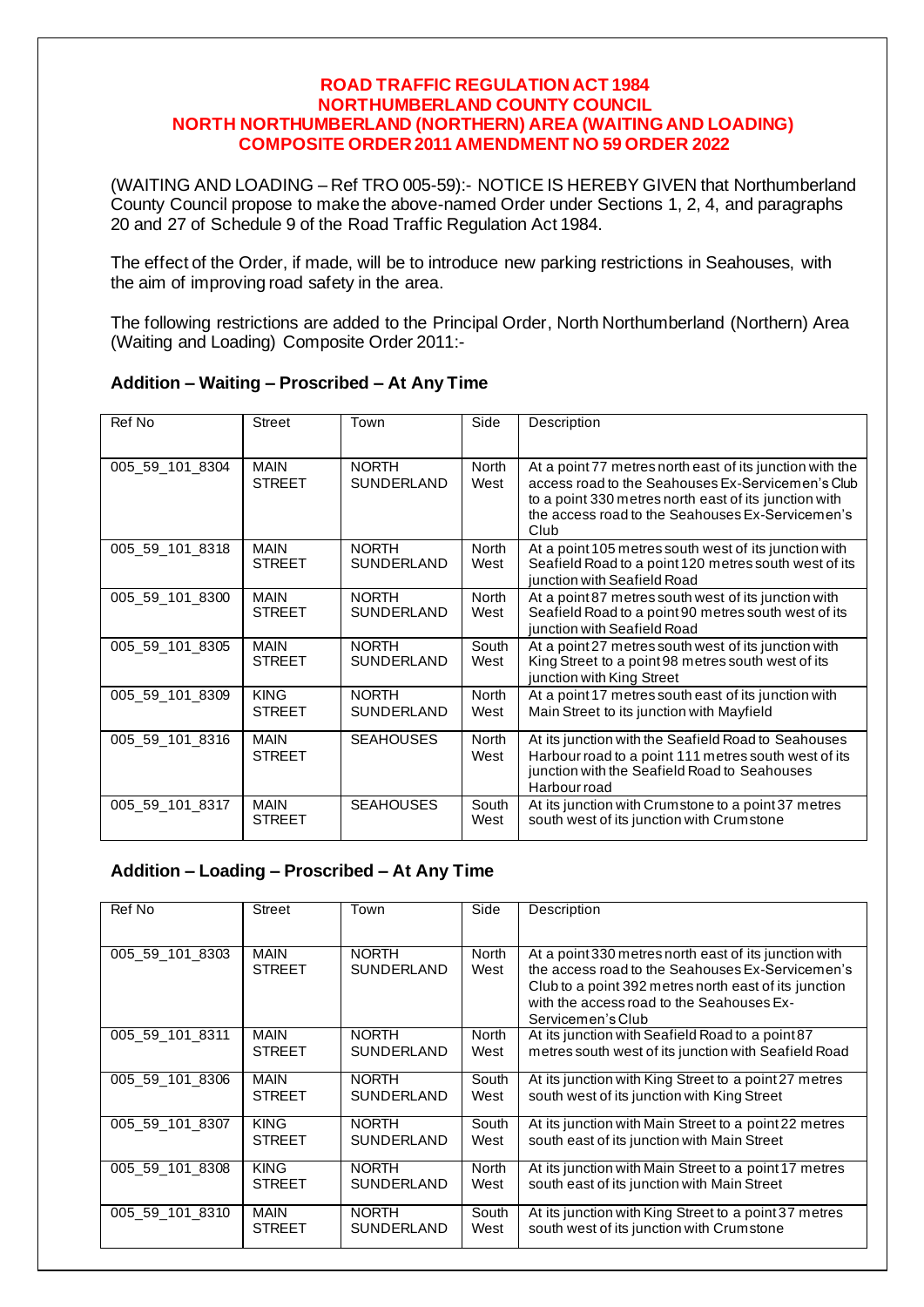| 005 59 101 8313 | <b>MAIN</b><br><b>STREET</b> | <b>SEAHOUSES</b>                  | South<br>West | At a point 37 metres south west of its junction with<br>Crumstone to a point 51 metres south west of its<br>junction with Crumstone                                                                          |
|-----------------|------------------------------|-----------------------------------|---------------|--------------------------------------------------------------------------------------------------------------------------------------------------------------------------------------------------------------|
| 005 59 101 8314 | MAIN<br><b>STREET</b>        | <b>NORTH</b><br><b>SUNDERLAND</b> | South<br>East | At a point 76 metres south east of its junction with<br>the Seafield Road to Seahouses Harbour road to a<br>point 105 metres south east of its junction with the<br>Seafield Road to Seahouses Harbour road  |
| 005 59 101 8315 | <b>MAIN</b><br><b>STREET</b> | <b>SEAHOUSES</b>                  | North<br>West | At a point 111 metres south west of its junction with<br>the Seafield Road to Seahouses Harbour road to a<br>point 123 metres south west of its junction with the<br>Seafield Road to Seahouses Harbour road |

### **Addition – Waiting – Proscribed – 8.30am – 6pm**

| Ref No          | Street                | Town                              | Side                 | Description                                                                                                                                   |
|-----------------|-----------------------|-----------------------------------|----------------------|-----------------------------------------------------------------------------------------------------------------------------------------------|
| 005 59 101 8302 | MAIN<br><b>STREET</b> | <b>NORTH</b><br><b>SUNDERLAND</b> | <b>North</b><br>West | At a point 120 metres south west of its junction with<br>Seafield Road to a point 152 metres south west of its<br>junction with Seafield Road |
| 005 59 101 8299 | MAIN<br><b>STREET</b> | <b>NORTH</b><br><b>SUNDERLAND</b> | <b>North</b><br>West | At a point 76 metres south west of its junction with<br>Seafield Road to a point 87 metres south west of its<br>junction with Seafield Road   |

### **Addition – Loading Bays – Proscribed – At Any Time**

| Ref No          | <b>Street</b>                | Town                              | Side          | Description                                                                                                                                  |
|-----------------|------------------------------|-----------------------------------|---------------|----------------------------------------------------------------------------------------------------------------------------------------------|
| 005 59 101 8298 | <b>MAIN</b><br><b>STREET</b> | <b>NORTH</b><br><b>SUNDERLAND</b> | North<br>West | At a point 90 metres south west of its junction with<br>Seafield Road to a point 105 metres south west of its<br>junction with Seafield Road |

The following restrictions are deleted from the Principal Order, North Northumberland (Northern) Area (Waiting and Loading) Composite Order 2011:-

## **Deletion – Waiting – Proscribed – At Any Time**

| Ref No      | Street             | Town             | Side                 | Description                                                                                                       |
|-------------|--------------------|------------------|----------------------|-------------------------------------------------------------------------------------------------------------------|
| 005-001-005 | <b>MAIN STREET</b> | <b>SEAHOUSES</b> | <b>North</b><br>West | At its junction with B1340 Main Street to a point 282<br>metres south west of its junction with B1340 Main Street |
| 005-001-006 | <b>MAIN STREET</b> | <b>SEAHOUSES</b> | <b>North</b><br>West | At its junction with C68 Main Street to its junction with<br>Car Park (adjacent to War Memorial)                  |
| 005-001-007 | <b>MAIN STREET</b> | <b>SEAHOUSES</b> | <b>North</b><br>West | At its junction with Harbour Road to a point 106 metres<br>south west of its junction with Harbour Road           |
| 005-101-001 | <b>MAIN STREET</b> | <b>SEAHOUSES</b> | South<br>East        | At its junction with King Street to its junction with Seafield<br>Road                                            |
| 005-100-004 | KING STREET        | <b>SEAHOUSES</b> | South<br>West        | At its junction with James Street to its junction with Main<br><b>Street</b>                                      |
| 005-100-005 | KING STREET        | <b>SEAHOUSES</b> | North<br>East        | At its junction with Mayfield to its junction with Main<br><b>Street</b>                                          |
| 005-101-008 | <b>MAIN STREET</b> | <b>SEAHOUSES</b> | South<br>East        | At its junction with King Street to a point 132 metres<br>south west of its junction with King Street             |
| 005-101-009 | <b>MAIN STREET</b> | <b>SEAHOUSES</b> | South<br>East        | At its junction with Crumstone to its junction with B1340<br><b>Main Street</b>                                   |

Exemptions for certain necessary purposes are included in the Order.

A copy of the draft Order, together with a map showing the lengths of road involved and a Statement of the Council's Reasons for Proposing to make the Order is available to view or download on the NCC Website https://www.northumberland.gov.uk/Highways/Roads/Traffic.aspx#4trafficregulationorders or by